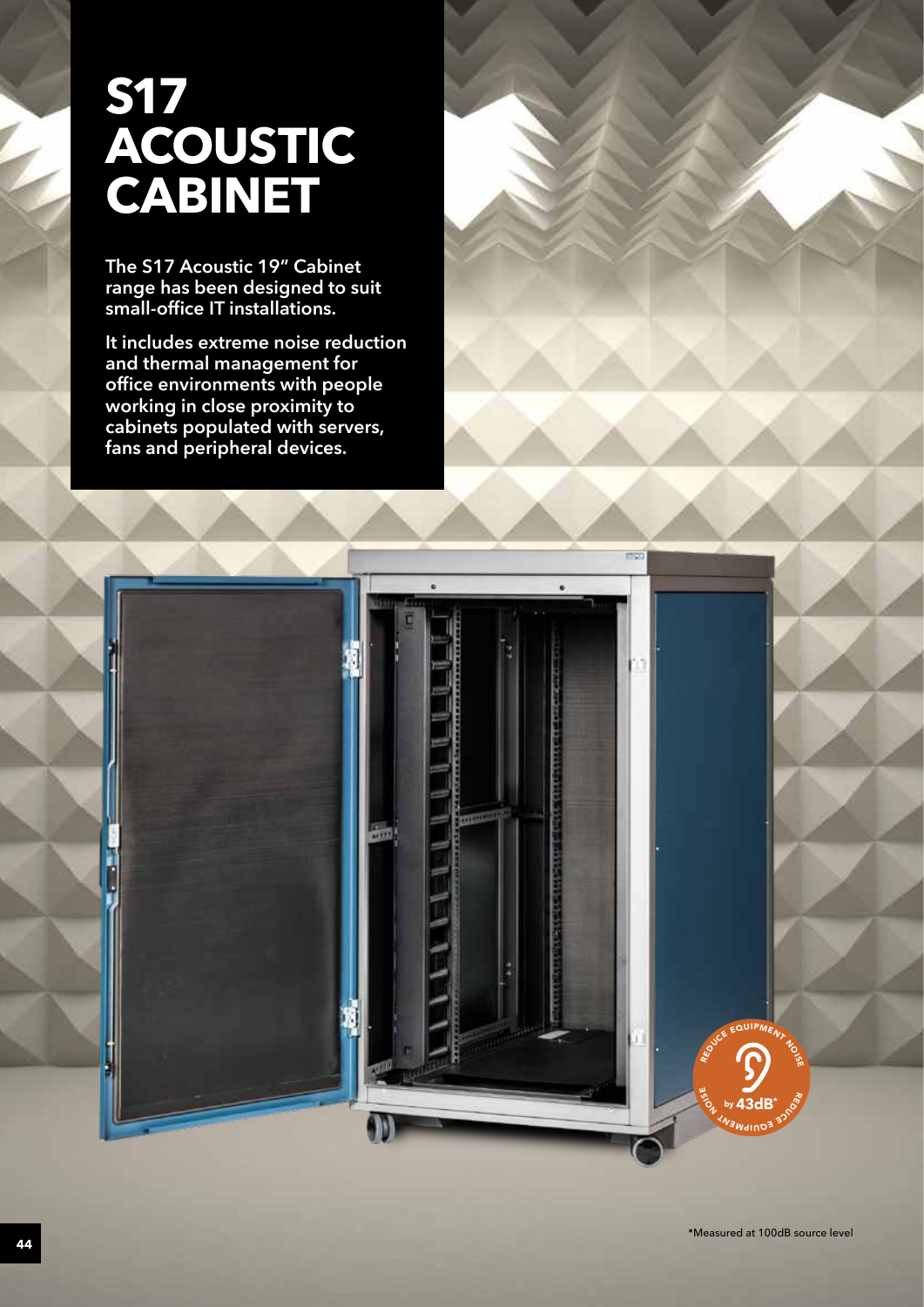## **FEATURES**

| <b>Frame</b>                | Welded construction using high strength Galvaneal Steel                                                                                                                |  |  |  |
|-----------------------------|------------------------------------------------------------------------------------------------------------------------------------------------------------------------|--|--|--|
| Load                        | Rated to withstand a static load of 1000kg*                                                                                                                            |  |  |  |
| <b>Plinth</b>               | Standard                                                                                                                                                               |  |  |  |
| <b>Bolt Down Provisions</b> | Standard                                                                                                                                                               |  |  |  |
| Seal                        | All doors and sides are sealed using purpose made Form<br>in Place foam gaskets                                                                                        |  |  |  |
| <b>Sound Protection</b>     | Sound absorbing material will not ignite, drip nor release<br>harmful chemicals when exposed to an open frame<br>Average reduction in noise by 43dB                    |  |  |  |
| <b>Mounting Angles</b>      | Adjustable front & rear                                                                                                                                                |  |  |  |
| <b>Cable Entry</b>          | Provided in the base<br>Two 75 x 200 at the rear, one on either side                                                                                                   |  |  |  |
| <b>Castor Plinth</b>        | With brakes                                                                                                                                                            |  |  |  |
| <b>Sides</b>                | Fitted with security screws                                                                                                                                            |  |  |  |
| Doors                       | Fitted with wind stops<br>Concealed multipoint hinges<br>Protected multipoint locking system<br>Lift and swing handle with key lock<br>LH to RH reversible, 180° swing |  |  |  |

\* Not when fitted with castors

## **OPTIONS**

| Exhaust                              | Roof mount fan extraction system exhausting to the rear<br>3 or 6 fans available |  |  |  |
|--------------------------------------|----------------------------------------------------------------------------------|--|--|--|
| Fan Extraction                       | Options for higher heat applications                                             |  |  |  |
| Material                             | Enclosure can be manufactured in Stainless Steel with a<br>brushed finish        |  |  |  |
| <b>Cable Entries</b>                 | Additional as needed in any location                                             |  |  |  |
| Custom Sizing                        | Available                                                                        |  |  |  |
| Vertical Cable<br>Management Ducting | Up sides of 19" racking at front.                                                |  |  |  |
| <b>Front Door</b>                    | Glazed with special acoustic glass                                               |  |  |  |

# **FINISH**

| Frame  | <b>34002-44 Sable Black</b><br>(Other colours available upon request)                                                                                                                                                                   |  |
|--------|-----------------------------------------------------------------------------------------------------------------------------------------------------------------------------------------------------------------------------------------|--|
| Panels | All components have a zinc phosphate pre-treatment<br>prior to powder coating.<br><b>34002-44 Sable Black</b><br><b>34002-60 Monument</b><br><b>34002-61</b> Deep Ocean<br>34002-62 Dune<br><b>34002-63 Paperbark</b><br>34002-64 White |  |

### **SIZES**

| Heights (RU)                         | 18, 27, 39 42, 45 |  |
|--------------------------------------|-------------------|--|
| Depths (mm)                          | 800, 1000, 1200   |  |
| Width (mm)                           | $800**$           |  |
| ** Internally reduced to 19" racking |                   |  |

**Whilst MFB have an extensive range of S17 enclosures, custom build enclosures can be produced to your specific needs. From cable entry ports, special size enclosures, wall mounts, swing frames, fans, louvres, sun shades or insulation. MFB can produce the enclosure that perfectly suits your needs.**

| DEPTH (MM) | <b>MAX MOUNTING DEPTH (MM)</b> |
|------------|--------------------------------|
| 600        | 590                            |
| 800        | 790                            |
| 900        | 890                            |
| 1000       | 990                            |
| 1200       | 1190                           |
|            |                                |